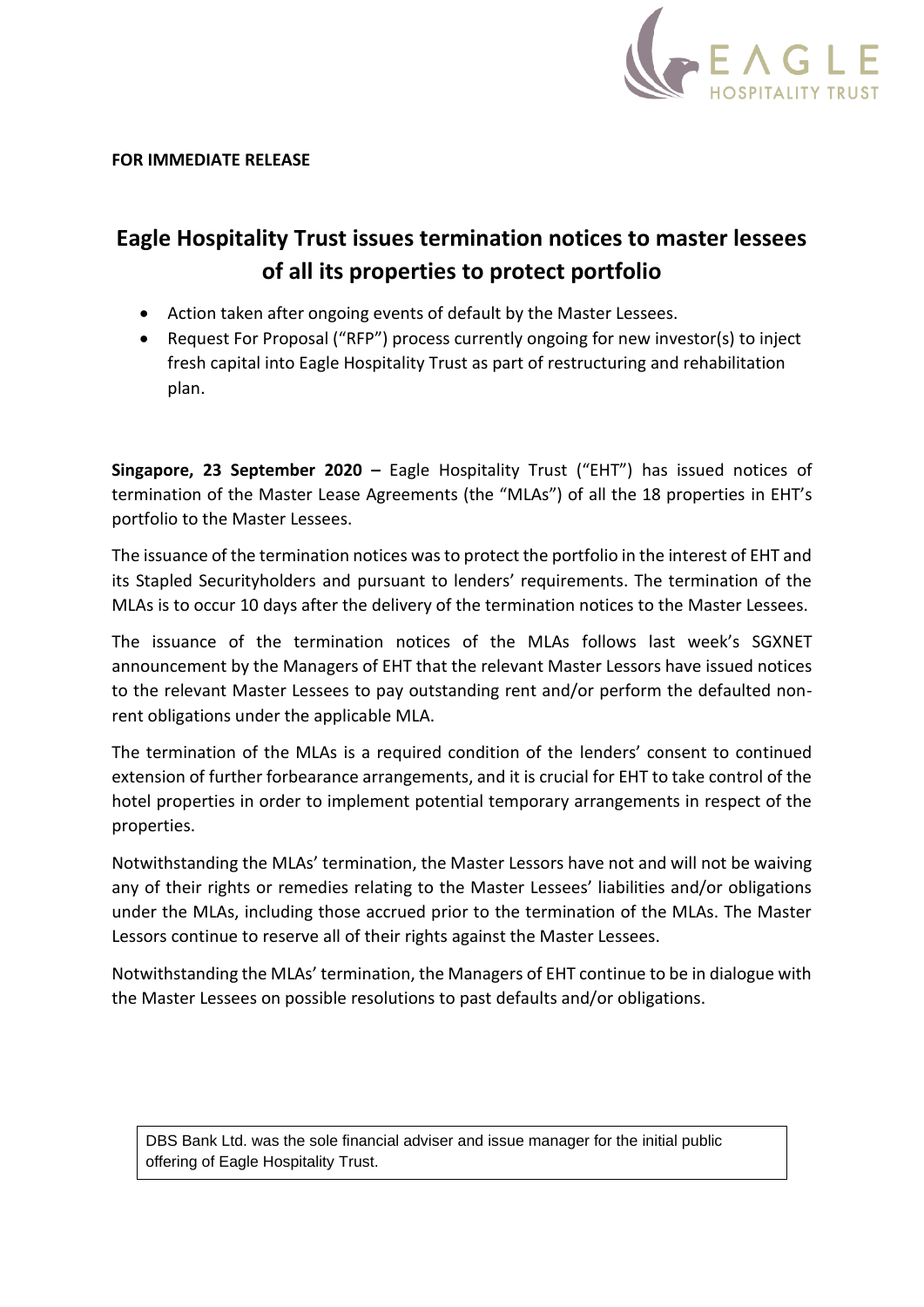

#### Rationale for Termination of MLAs

The termination of the MLAs arises out of, among other things, the uncured and ongoing defaults by the Master Lessees under the MLAs, many of which pre-date the COVID-19 pandemic. Examples of these defaults include:

- (i) the monthly fixed rent, the variable rent and the additional rent for the calendar months of January 2020 to August 2020 for all of the properties remain substantially unpaid;
- (ii) the Master Lessees have repeatedly failed to timely pay the outgoings (including the costs of insurance premiums and other expenses relating to the insurances required to be effected by the Master Lessees under the MLAs); and
- (iii) the relevant Master Lessees have failed to prevent the termination of certain hotel management agreements by the relevant hotel manager of five hotels – Four Points by Sheraton San Jose Airport, Crowne Plaza Danbury, Hilton Houston Galleria Area, Embassy Suites by Hilton Palm Desert and Doubletree by Hilton Salt Lake City.

In light of the continuing defaults by the Master Lessees, the Managers have had to utilise available funds at EH-REIT to fund necessary and critical expenses of EHT and its underlying portfolio to protect and safeguard the asset value of EHT's portfolio and to protect the interest of Stapled Securityholders.

Over the past few months, the available funds of EHT have been decreasing in order to fund such expenses, a substantial portion of which are the obligations and liabilities of the Master Lessees under the MLAs.

A detailed breakdown of the ongoing defaults as well as the rationale for the termination of the MLAs are outlined from Page 2 to 4 in the accompanying SGXNET announcement.

### The Interim Plan

Presently, only three of the 18 hotels in EHT's portfolio are open and operational – the Delta Woodbridge, the Holiday Inn Denver East - Stapleton and the Renaissance Denver.

Until longer-term replacement lessee(s) solutions are found, EH-REIT and the Master Lessors will continue to provide oversight of the hotels, with the hotel managers (or caretaker hotel managers) managing and/or operating the hotels under the brand name of franchisors.

The Board of the REIT Manager and the REIT Trustee believe that, on balance, the interim management and operation of the properties are in the best interests of the Stapled Securityholders and is necessary and integral to facilitate the restructuring process. The RFP process commenced on 23 July 2020 to seek proposals for EHT, on an expedited basis.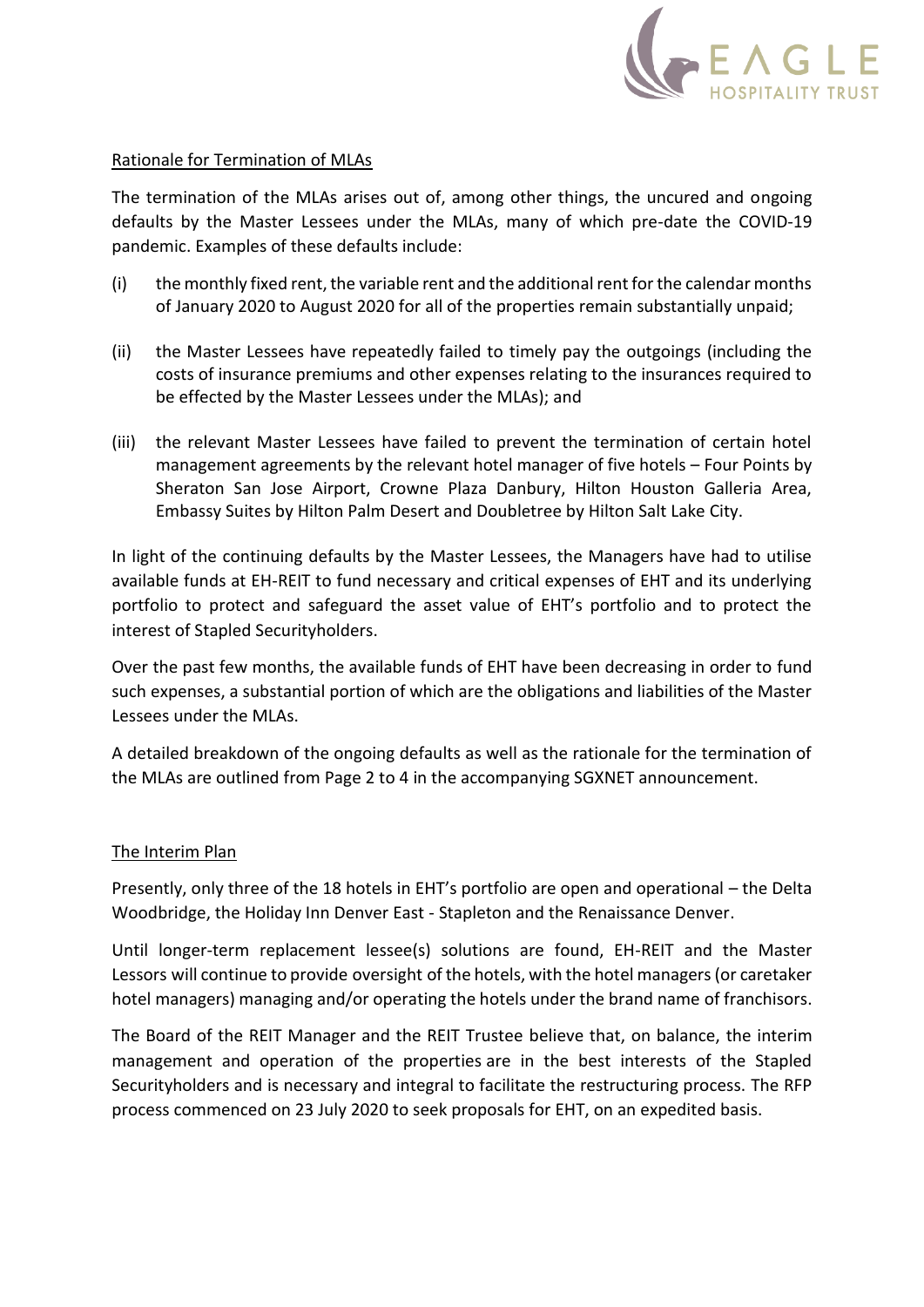

It is envisaged that all of the 18 hotels in EHT's portfolio, circumstances permitting, will eventually be re-opened to the public. The Master Lessors will seek to receive operating income from the operation of the hotels (subject to revenue exceeding operating expenses) on an interim basis.

This temporary measure will continue until such time that new Master Lessees are installed, the RFP process is completed, and subject to there being a viable and credible winning participant pursuant to the RFP process. This also includes an extraordinary general meeting of the Stapled Securityholders that will likely be convened to seek the approval for a new structure to be put in place for EHT.

An update in respect of the RFP process will be separately provided at the appropriate juncture as the REIT Trustee is still in the midst of assessing all proposals received from the RFP process.

**END**

## **About Eagle Hospitality Trust ("EHT")**

EHT is a hospitality stapled group comprising EH-REIT and EH-BT. EH-REIT is established with the principal investment strategy of investing on a long-term basis, directly or indirectly, in a diversified portfolio of income producing real estate which is used primarily for hospitality and/or hospitality-related purposes, as well as real estate-related assets in connection with the foregoing, with an initial focus on the U.S.

EHT's asset portfolio comprises 18 hotel properties located in the U.S., with a total of 5,420 rooms and an aggregate valuation of approximately US\$1.26 billion as of 31 December 2019.

**For media queries, please contact:**  Mark Worthington / Karen Yap Klareco Communications M: +65 9459 2265 / +65 8133 6201 E: [MWorthington@klarecocomms.com](mailto:MWorthington@klarecocomms.com) / [KYap@klarecocomms.com](mailto:KYap@klarecocomms.com)